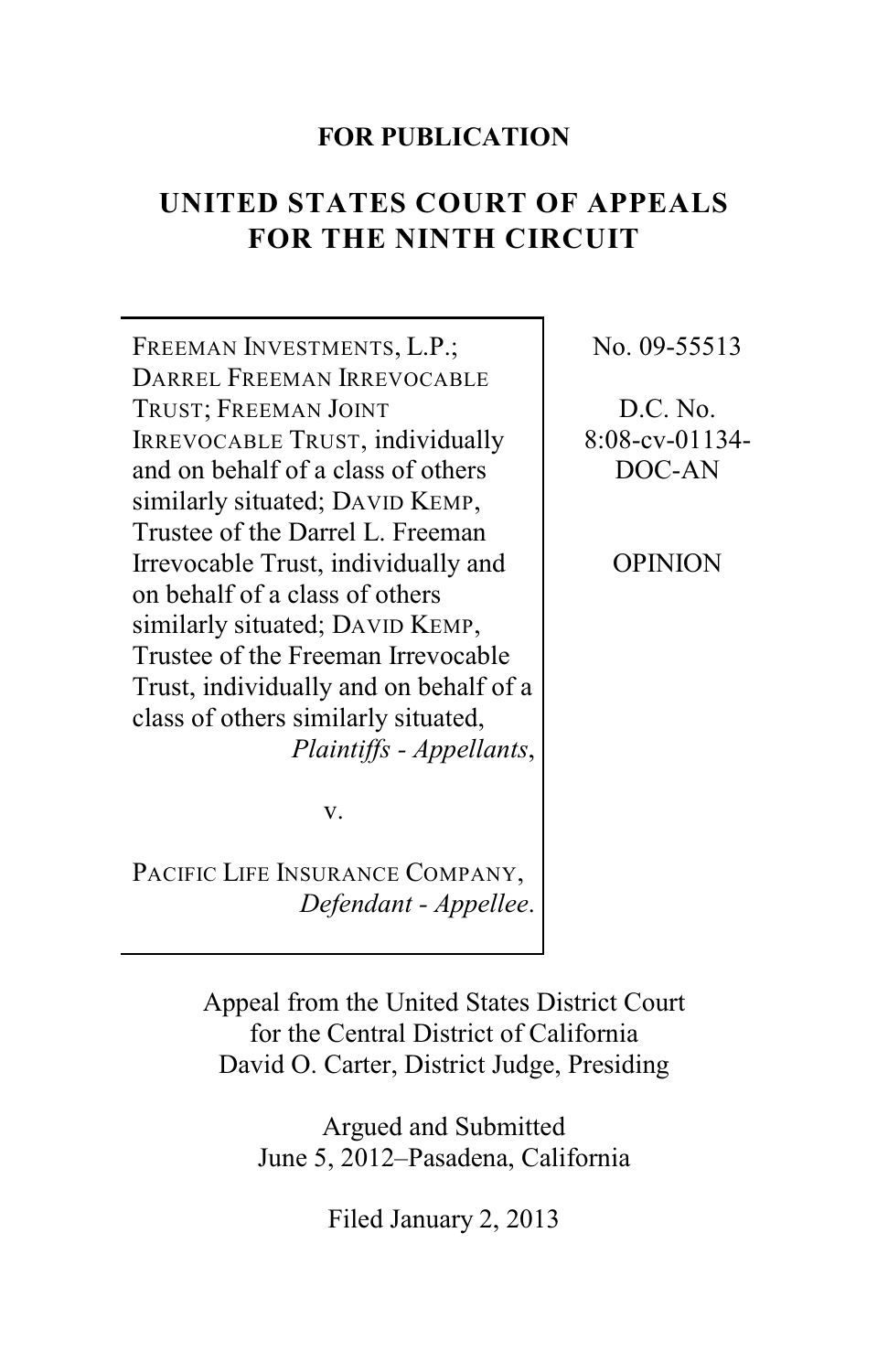Before: Alex Kozinski, Chief Judge, Stephen S. Trott, and Sidney R. Thomas, Circuit Judges.

Opinion by Chief Judge Kozinski

#### **SUMMARY \***

#### **Securities Litigation Uniform Standards Act of 1998**

The panel affirmed in part and reversed in part the district court's dismissal of a class action as precluded by the Securities Litigation Uniform Standards Act.

SLUSA precludes state law class actions that allege misrepresentations or fraudulent omission in connection with the purchase or sale of covered securities. In this case, appellants purchased variable universal life insurance policies (under which the policy holder bears risks associated with the investment of premiums), and alleged various state law claims against their insurer.

The panel held that the class claims for breach of contract and breach of the duty of good faith and fair dealing were not precluded by SLUSA, even if such claims related to the purchase or sale of a covered security, because these contract claims did not rest on misrepresentation or fraudulent omission. The panel reversed the district court's dismissal of these two contract claims, on the condition that plaintiffs amend their complaint to remove any reference to deliberate

This summary constitutes no part of the opinion of the court. It has **\*** been prepared by court staff for the convenience of the reader.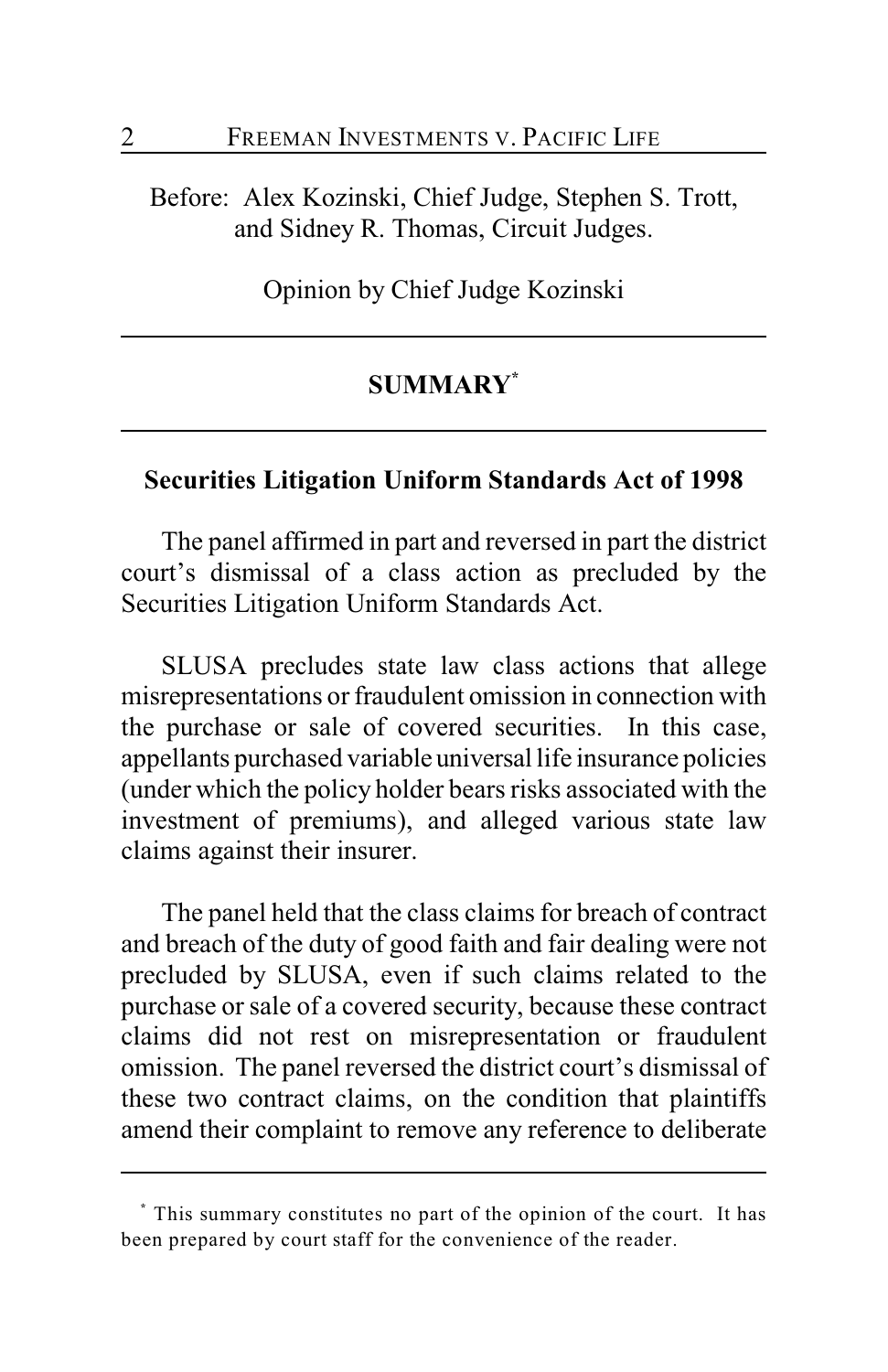concealment or fraudulent omission. The panel affirmed the dismissal of the class claim for unfair competition in violation of California law. The panel remanded with instructions that the district court grant leave for appellants to file an amended complaint.

### **COUNSEL**

Lee A. Sherman, Callahan Thompson Sherman & Caudill LLP, Tustin, California; Stephen R. Miller and John J. Schirger, Miller Schirger LLC, Kansas City, Missouri; and Patrick J. Stueve and Richard M. Paul III (argued), Stueve Siegel Hanson LLP, Kansas City, Missouri, for Plaintiffs-Appellants.

James C. Martin (argued), Robert D. Phillips Jr., Thomas A. Evans and David J. Bird, Reed Smith LLP, San Francisco, California, for Defendant-Appellee.

#### **OPINION**

KOZINSKI, Chief Judge:

The Securities Litigation Uniform Standards Act of 1998 (SLUSA) precludes state law class actions that allege misrepresentation or fraudulent omission in connection with the purchase or sale of covered securities. In this case we answer the question on everyone's lips: Does SLUSA displace class actions alleging breach of a variable universal life insurance contract?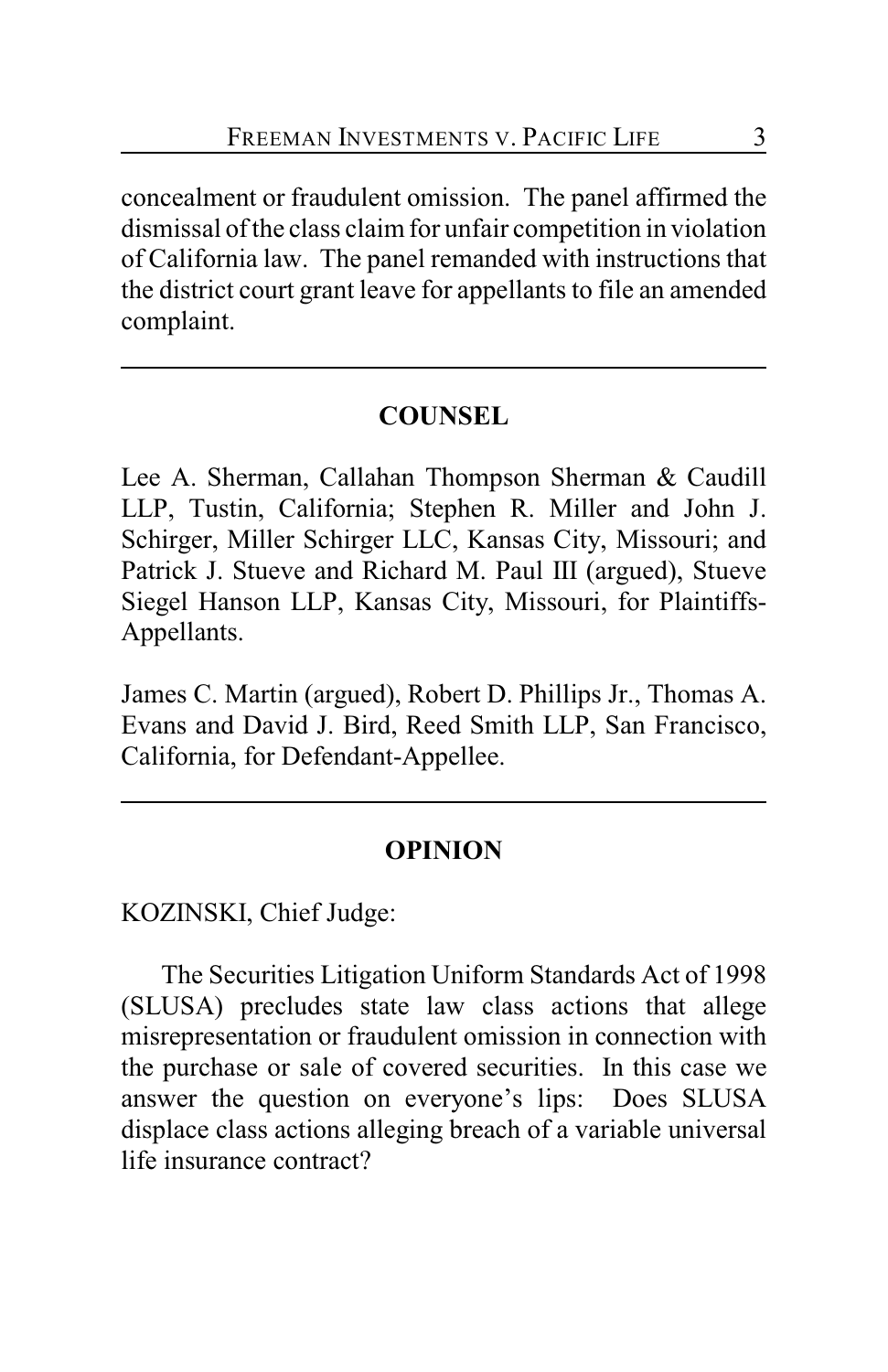#### **I. BACKGROUND**

Plaintiffs purchased variable universal life insurance policies from defendant Pacific Life Insurance Company. Variable universal insurance differs in important ways from term life insurance, which protects against risk of death for a finite period and provides no continuing benefit once that time expires. *See* American Council of Life Insurers, *Life Insurance Fact Book* 64 (2011). Variable universal insurance lasts for the duration of the policyholder's life and allows him to share in the gains (or losses) generated by the investment of premiums. A policyholder may borrow against the accumulated value of his variable universal policy, or cash out the accumulated value by surrendering the policy while he's alive.

Pacific guarantees its customers a minimum insurance benefit, and policyholders also allocate a portion of their premiums to a separate account whose value fluctuates over time.<sup>1</sup> Policyholders choose from various investment options within the separate account, and Pacific invests the assets into corresponding portfolios of the Pacific Select Fund. The death benefit payable to survivors varies with the performance of the funds each customer selects. Because the policyholder bears the risk associated with the investments, our sister circuits have held that the variable universal policy qualifies as a security regulated by federal law. *See Herndon*

<sup>&</sup>lt;sup>1</sup> Pacific must shield funds in the separate account from its general liabilities and expenses, and use it only to fund the variable universal insurance contracts. *See* 15 U.S.C. § 80a–2(a)(37); 17 C.F.R. § 270.0–1(e). The separate account is registered with the Securities and Exchange Commission as a unit investment trust under the Investment Company Act of 1940. *See Prudential Ins. Co. of Am.* v. *SEC*, 326 F.2d 383, 388 (3d Cir. 1964).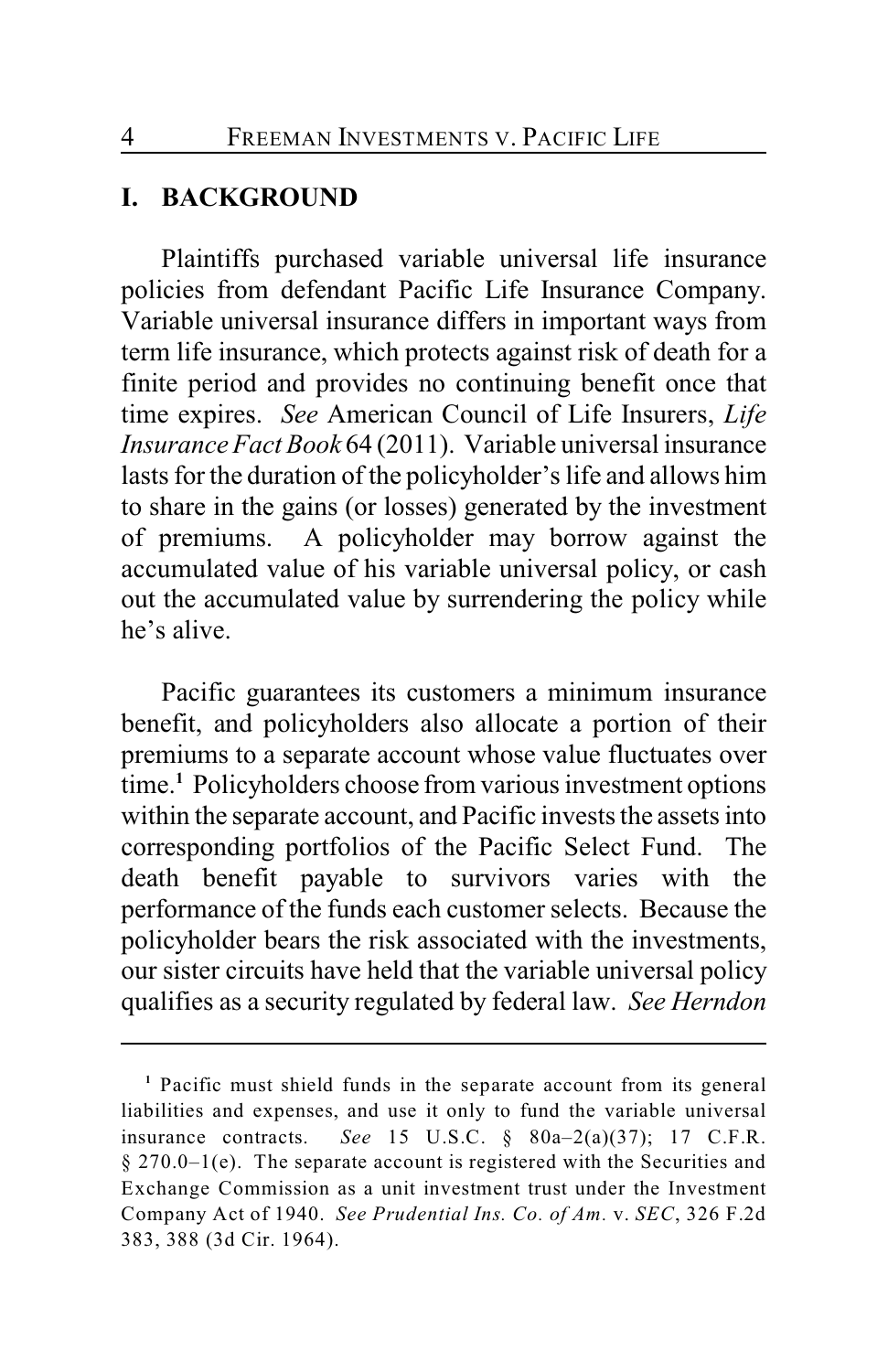v. *Equitable Variable Life Ins. Co.*, 325 F.3d 1252, 1253 (11th Cir. 2003) (per curiam); *see also Lincoln Nat'l Life Ins. Co.* v. *Bezich*, 610 F.3d 448, 451 (7th Cir. 2010).**<sup>2</sup>**

Each month, Pacific assesses a "cost of insurance" charge, which it collects by redeeming units of the separate account. Plaintiffs accuse Pacific of levying excessive cost of insurance charges. They allege that "cost of insurance" is an industry term of art and that they understood the fee would be calculated according to industry standards. Second Am. Class Action Compl. ¶¶ 15–17. They brought a class action in federal district court alleging breach of contract, breach of the duty of good faith and fair dealing and unfair competition under California Business and Professions Code § 17200. *Id.* ¶¶ 33–45. They also claim that the statute of limitations should toll because Pacific concealed the magnitude of its charges in its quarterly statements. *Id.* ¶¶ 32, 43. Tolling would permit plaintiffs to seek restitution of charges assessed during the entire period they held the policy, some of which seems to go back beyond the limitations period.

Pacific moved to dismiss the complaint, arguing that the class action was precluded by SLUSA. The statute bars class actions brought under state law, whether styled in tort, contract or breach of fiduciary duty, that in essence claim misrepresentation or omission in connection with certain securities transactions. *See* 15 U.S.C. § 78bb(f)(1); *Segal* v.

Plaintiffs don't dispute that variable universal policies are covered **<sup>2</sup>** securities. We therefore have no cause to consider whether or not we agree with our sister circuits, though our precedent suggests we would. *See Patenaude* v. *Equitable Life Assurance Soc'y of the United States*, 290 F.3d 1020, 1022 (9th Cir. 2002) (holding a variable annuity issued by an insurance company to be a covered security), *abrogated on other grounds by Kircher* v. *Putnam Funds Trust*, 547 U.S. 633, 636 n.1 (2006).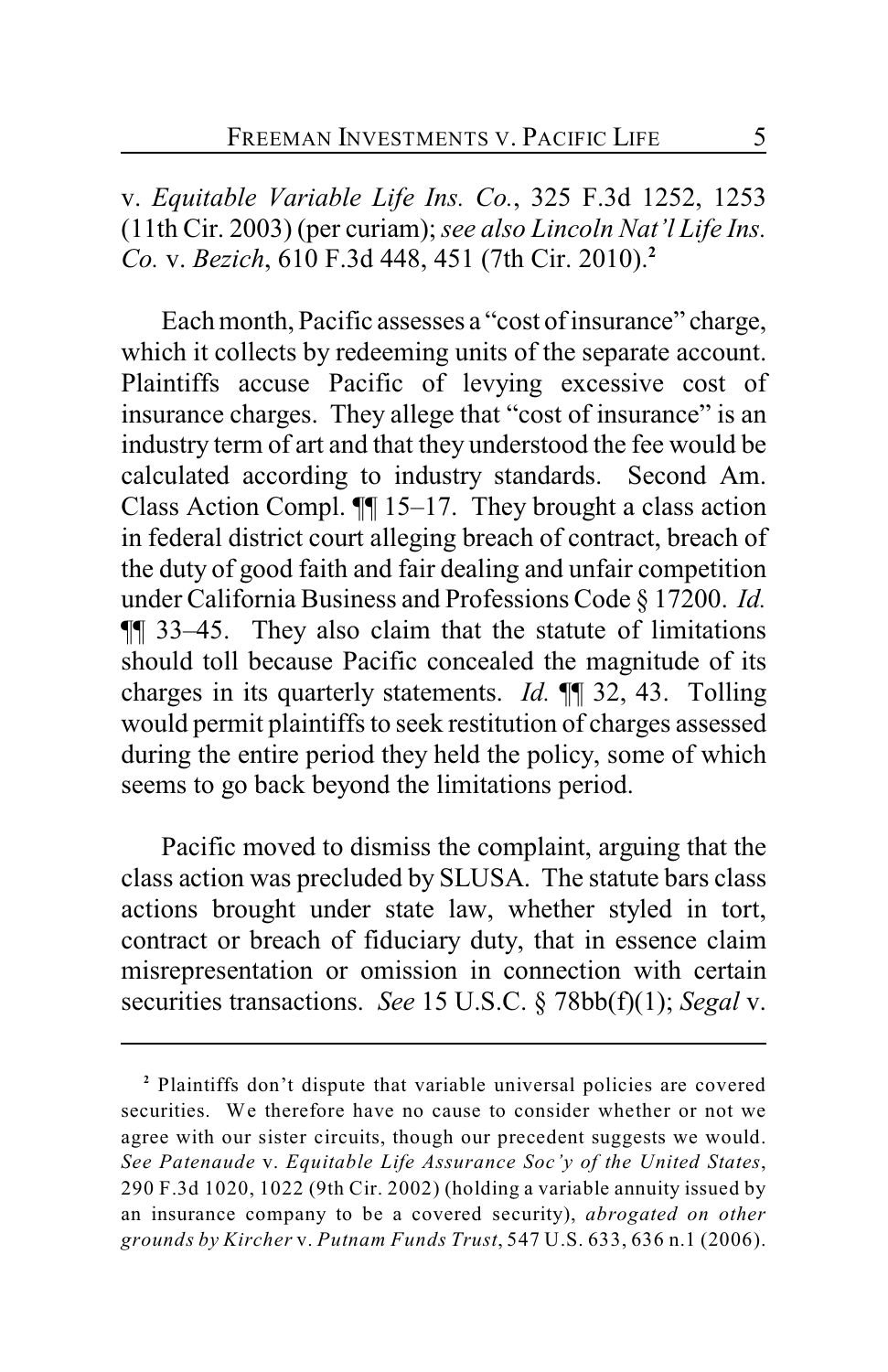*Fifth Third Bank, N.A.*, 581 F.3d 305, 310 (6th Cir. 2009). The district court granted the motion, but only after twice giving plaintiffs leave to amend. Plaintiffs scrubbed their complaint of many (but not all) references to systematic concealment and deceitful conduct, but the district court concluded that the substance remained the same: "Such allegations of excessive charges, hidden loads and *concealment* clearly amount, at the least, to an allegation that Defendant *omitted* facts in connection with the purchase of securities, if not allegations of outright misrepresentations made by Defendant." We review de novo. *Proctor* v. *Vishay Intertechnology Inc.*, 584 F.3d 1208, 1218 (9th Cir. 2009).

#### **II. DISCUSSION**

SLUSA is part of a series of reforms targeted at costly securities litigation. Congress first passed the Private Securities Litigation Reform Act of 1995 (PSLRA) to deter the filing of so-called strike suits—frivolous securities class actions that put defendants to the unappealing choice of settling claims, however meritless, or risking extravagant discovery and trial costs. *See* H.R. Conf. Rep. 104–369 (1995); Michael A. Perino, *Fraud and Federalism: Preempting Private State Securities Fraud Causes of Action*, 50 Stan. L. Rev. 273, 290–91 (1998). The statute imposed a number of procedural hurdles on federal securities class actions, including a heightened pleading requirement. *See* 15 U.S.C. § 78u–4(b); *Proctor*, 584 F.3d at 1217. But inventive lawyers found detours around these obstacles. By bringing state law class actions in state courts, they avoided the procedural steeplechase erected by the PSLRA. *See Merrill Lynch, Pierce, Fenner & Smith Inc.* v. *Dabit*, 547 U.S. 71, 81–82 (2006).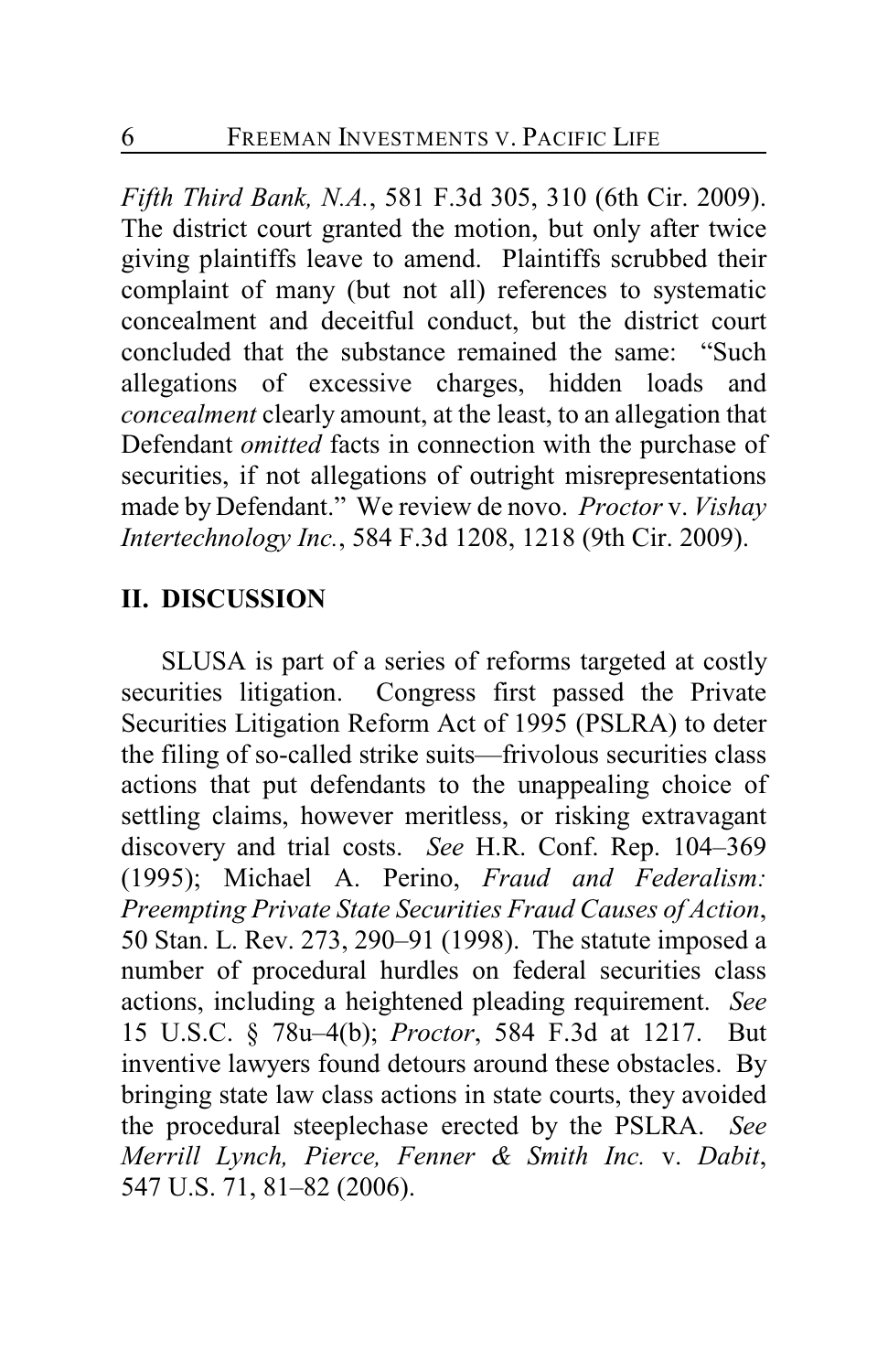Equal to the challenge, Congress persisted by adopting SLUSA, which seeks to prevent state class actions alleging fraud "from being used to frustrate the objectives" of the PSLRA. *See* H.R. Conf. Rep. 105–803 (1998). SLUSA bars private plaintiffs from bringing (1) a covered class action (2) based on state law claims (3) alleging that defendant made a misrepresentation or omission or employed any manipulative or deceptive device (4) in connection with the purchase or sale of (5) a covered security. *See* 15 U.S.C. § 78bb(f)(1). Plaintiffs and Pacific agree that this case involves (1) a covered class action, (2) state law claims and (5) a covered security.<sup>3</sup> They hotly dispute the two remaining elements: Do the state law claims, no matter how labeled, in substance allege (3) misrepresentation or omission (4) in connection with the purchase or sale of securities?

#### **A. Misrepresentation or omission**

In arguing that plaintiffs "allege numerous misrepresentations and omissions in furtherance of an inherently deceptive scheme," Pacific quotes extensively from the initial complaint, which accuses the company of "systematic concealment" and "deceitful conduct" designed "to generate undeserved revenues." As our sister circuits have recognized, the statute operates wherever deceptive statements or conduct form the gravamen or essence of the claim. *See Rowinski* v. *Salomon Smith Barney Inc.*, 398 F.3d 294, 299–300 (3rd Cir. 2005). Because we look to the

<sup>&</sup>lt;sup>3</sup> A covered class action is one in which "damages are sought on behalf of more than 50 persons or prospective class members." 15 U.S.C.  $§ 78bb(f)(5)(B)$ . A covered security is one issued by an investment company registered under the Investment Company Act of 1940. *Id.*  $§ 77r(b)(2).$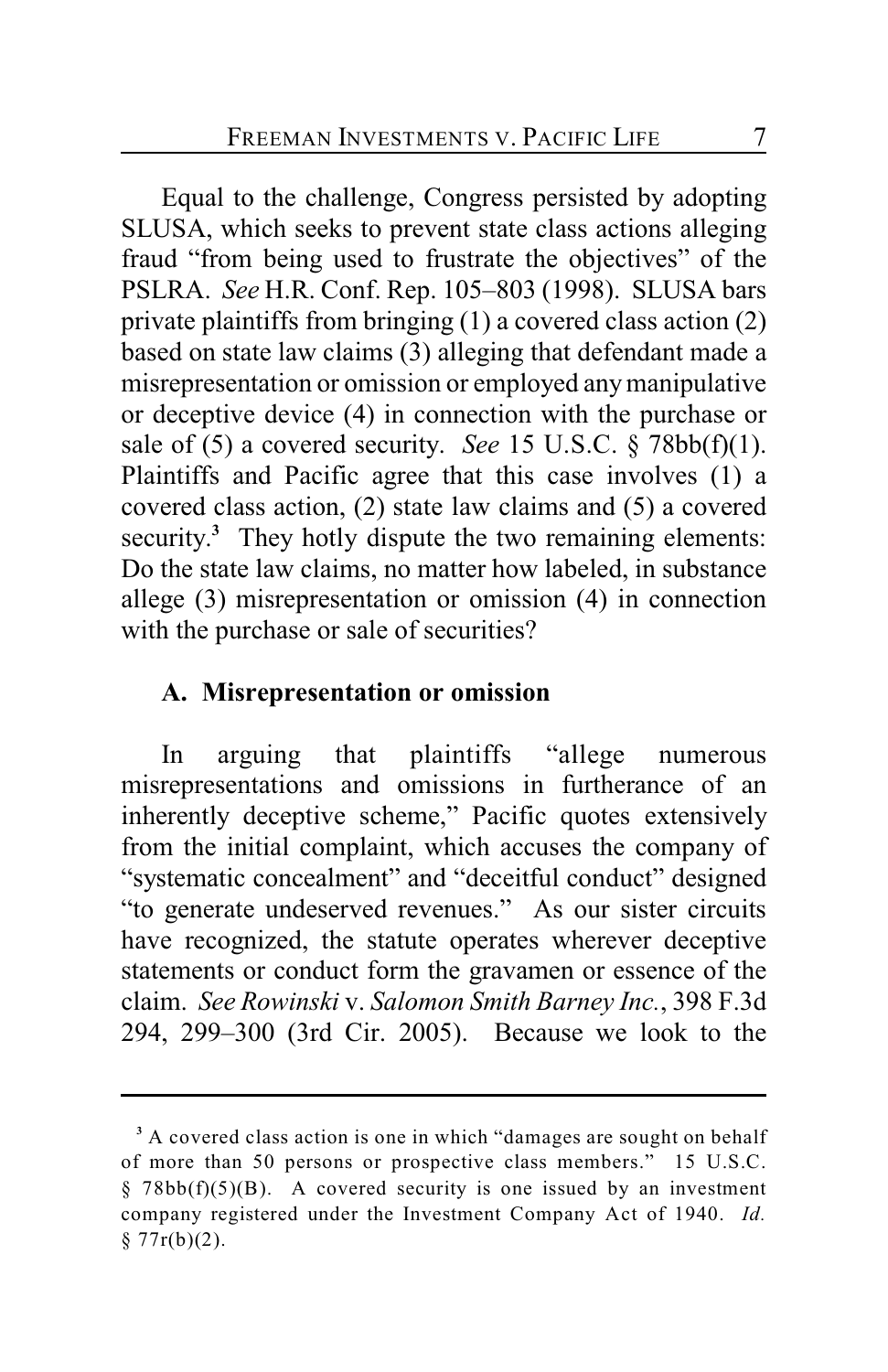substance of the allegations, plaintiffs cannot avoid preclusion "through artful pleading that removes the covered words . . . but leaves in the covered concepts." *Segal*, 581 F.3d at 311. Were it otherwise, "SLUSA enforcement would reduce to a formalistic search through the pages of the complaint for magic words—'untrue statement,' 'material omission,' 'manipulative or deceptive device'—and nothing more." *Id.* at 310.

Stripped to its essence, plaintiffs' latest complaint alleges that Pacific charged them too much for life insurance and, as a result, reduced the value of their investments. Specifically, they claim that "cost of insurance" is a term of art that refers to "the portion of premiums from each policyholder set aside to pay claims." Second Am. Class Action Compl. ¶ 15 (internal quotation marks and emphasis omitted). They allege that they expected Pacific to calculate the cost of insurance charge "based on industry accepted actuarial determinations," but the companydeviated from industry norms and debited an amount "in excess of true mortality charges." *Id.* ¶¶ 16–17. Plaintiffs thus raise a dispute about the meaning of a key contract term, and the success of their claim will turn on whether they can convince the court or jury that theirs is the accepted meaning in the industry. *See* Restatement (Second) **<sup>4</sup>** of Contracts § 202(3)(b); Cal. Civ. Code § 1645. This is just like the "what is chicken?" case with which every first-year law student is familiar. *See Frigaliment Importing Co.* v.

<sup>&</sup>lt;sup>4</sup> In California, interpretation of contract terms is a question of law for the court "unless the interpretation turns upon the credibility of extrinsic evidence," such as expert testimony. *Parsons* v. *Bristol Dev. Co.*, 402 P.2d 839, 842 (Cal. 1965) (Traynor, C.J.), *cited in United Commercial Ins. Serv., Inc.* v. *Paymaster Corp.*, 962 F.2d 853, 856 (9th Cir. 1992).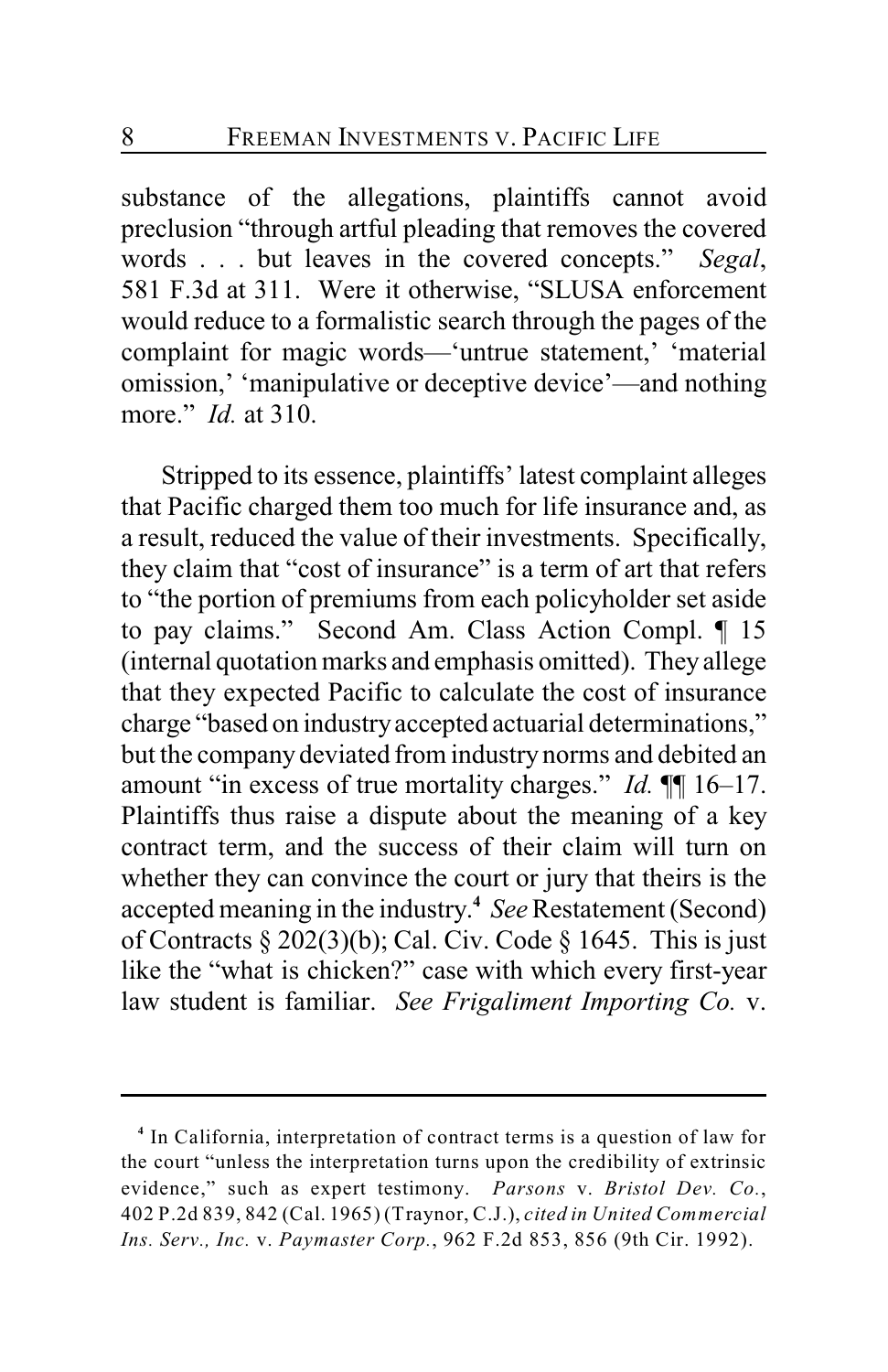*B.N.S. Int'l Sales Corp.*, 190 F. Supp. 116, 117, 119 (S.D.N.Y. 1960) (Friendly, J.).

To succeed on this claim, plaintiffs need not show that Pacific misrepresented the cost of insurance or omitted critical details. They need only persuade the court that theirs is the better reading of the contract term. *See Yount* v. *Acuff Rose–Opryland*, 103 F.3d 830, 836 (9th Cir. 1996). "[W]hile a contract dispute commonlyinvolves a 'disputed truth' about the proper interpretation of the terms of a contract, that does not mean one party omitted a material fact by failing to anticipate, discover and disabuse the other of its contrary interpretation of a term in the contract." *Webster* v. *N.Y. Life Ins. and Annuity Corp.*, 386 F. Supp. 2d 438, 441 (S.D.N.Y. 2005). Just as plaintiffs cannot avoid SLUSA through crafty pleading, defendants may not recast contract claims as fraud claims by arguing that they "really" involve deception or misrepresentation. *Id.*; *see also Walling* v. *Beverly Enters.*, 476 F.2d 393, 397 (9th Cir. 1973) ("Not every breach of a stock sale agreement adds up to a violation of the securities  $law.'$ ).

Nor do plaintiffs make a stealth allegation of fraudulent omission with their tolling argument. Plaintiffs seek restitution for cost of insurance charges made during the entire period they held their insurance policies, even that part foreclosed by the statute of limitations. To reach those older charges, they argue that the statute should toll because Pacific "knowingly and actively concealed" the excessive charges and kept its customers "ignorant of information essential to the pursuit of these claims." Second Am. Class Action Compl. ¶ 32. The complaint makes two distinct allegations, that Pacific (1) breached the contract and then (2) hid the breach. The latter doesn't corrupt the former, turning it into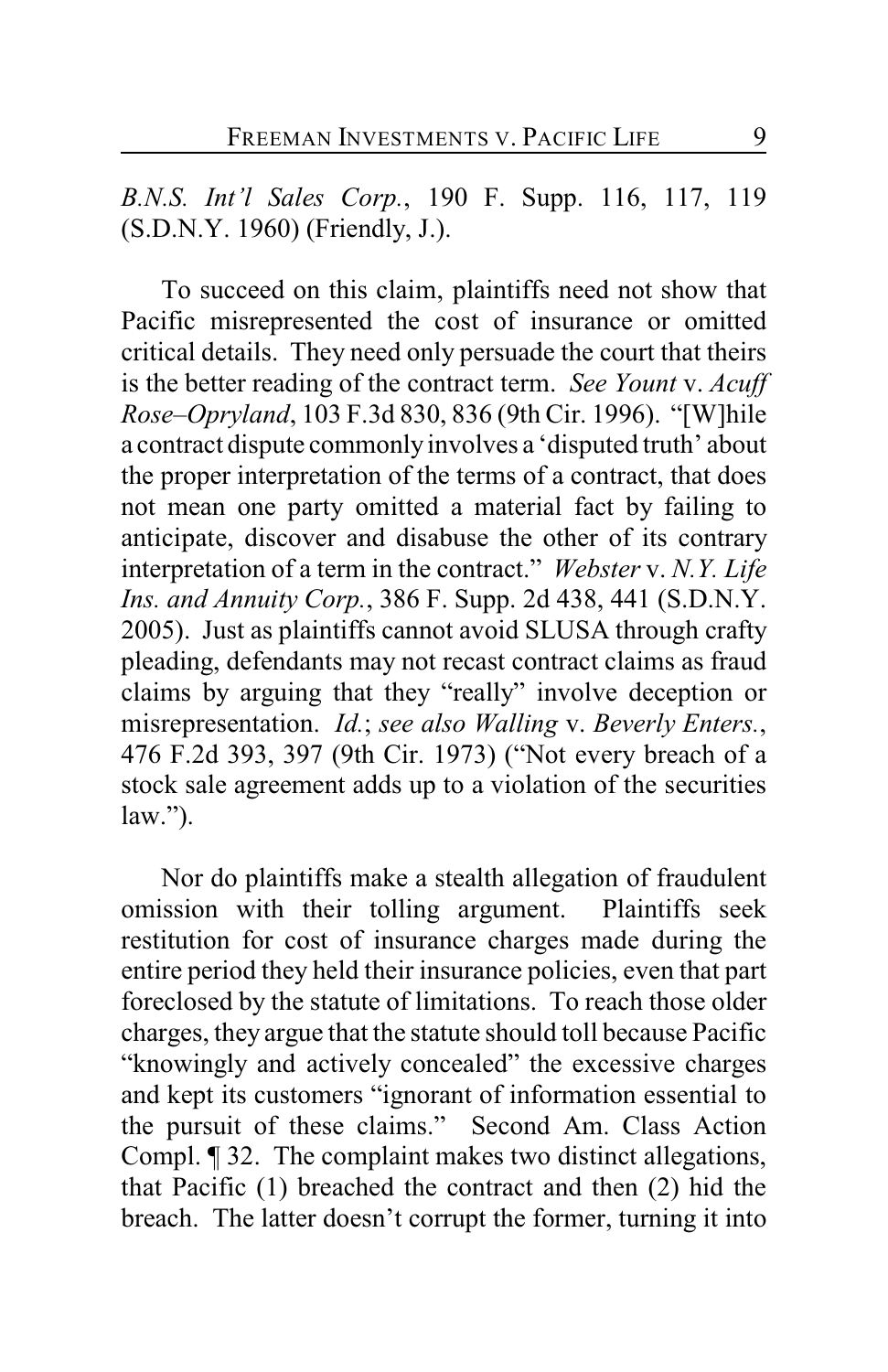a claim of fraudulent omission. The breach and tolling arguments are perfectly consistent: If the parties disagreed about the meaning of "cost of insurance," as plaintiffs allege, Pacific may well have believed there was no breach to disclose.

All the same, plaintiffs would be wise to rid their complaint of the allegations of active concealment. In California, the statute of limitations period does not commence until plaintiffs have a reasonable way of detecting the breach. *See El Pollo Loco, Inc.* v. *Hashim*, 316 F.3d 1032, 1039 (9th Cir. 2003). This "discovery rule" applies even if the defendant didn't engage in fraud or concealment. *See Gryczman* v. *4550 Pico Partners, Ltd.*, 131 Cal. Rptr. 2d 680, 682 (Cal. Ct. App. 2003). On remand, the district court shall give plaintiffs leave to amend their complaint for a third time to eliminate references to hidden loads, knowing concealment and wrongful conduct. These concepts are irrelevant to both the breach and the tolling claims, so there's no reason to risk tainting any eventual verdict by including references to fraud or misrepresentation.

In sum, the breach of contract claim survives SLUSA, as does the class claim for breach of the duty of good faith and fair dealing, itself a species of contract claim. But California Business & Professions Code § 17200, on which plaintiffs base a separate claim, defines unfair competition as "any unlawful, unfair or fraudulent business act or practice." This claim doesn't survive SLUSA unless the charged conduct didn't occur "in connection with" the purchase or sale of a covered security.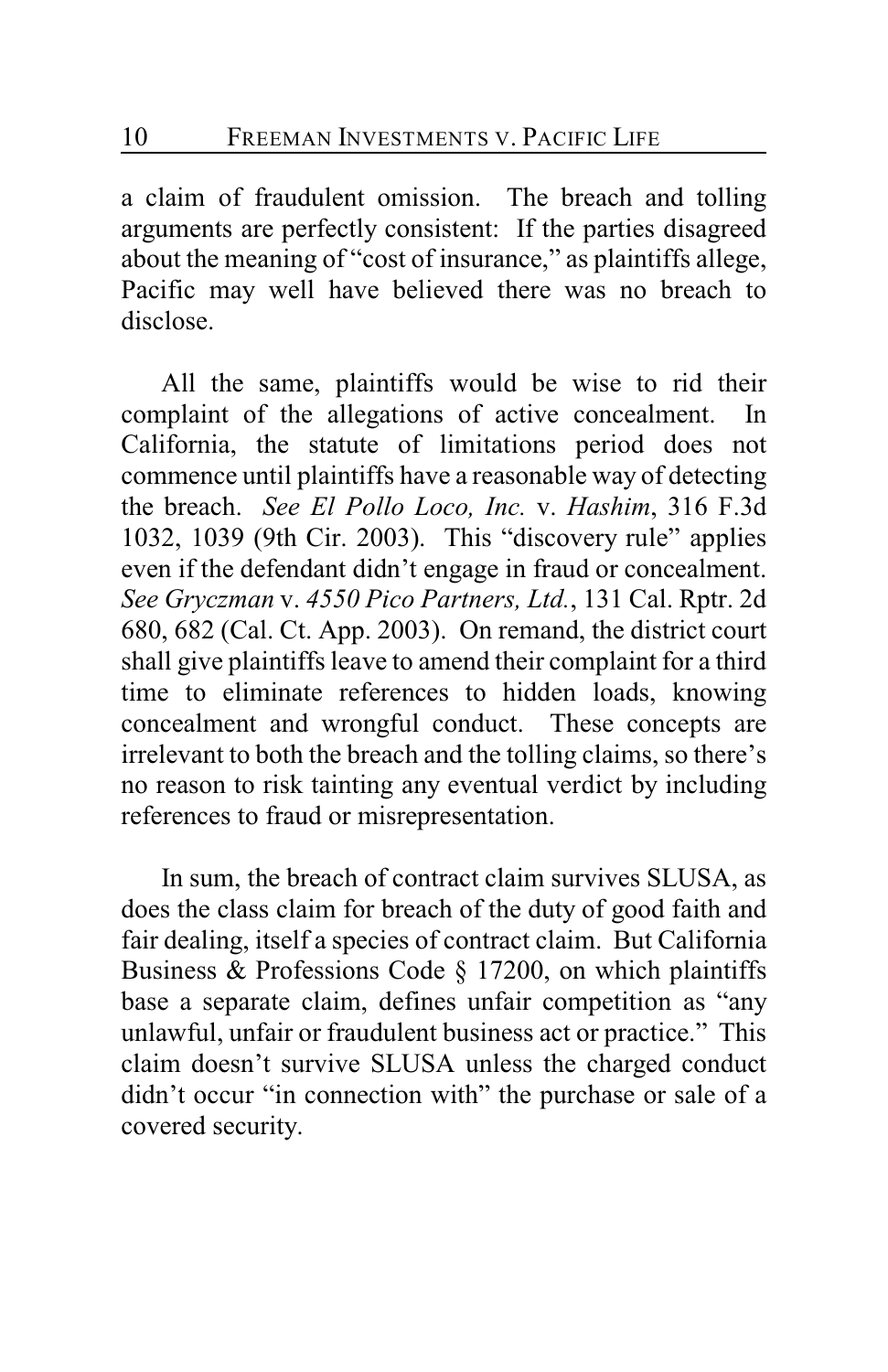### **B. In connection with the purchase or sale of a covered security**

Misrepresentation occurs "in connection with" the purchase or sale of a covered security if "the fraud and the stock sale coincide or are more than tangentially related." *Madden* v. *Cowen & Co.*, 576 F.3d 957, 966 (9th Cir. 2009) (internal quotation marks omitted). While this language is capacious, it doesn't reach all transactions in which securities play a role, however incidental. *See SEC* v. *Zandford*, 535 U.S. 813, 820 (2002). "The fraud in question must relate to the nature of the securities, the risks associated with their purchase or sale, or some other factor with similar connection to the securities themselves. While the fraud in question need not relate to the investment value of the securities themselves, it must have more than some tangential relation to the securities transaction." *Falkowski* v. *Imation Corp.*, 309 F.3d 1123, 1130–31 (9th Cir. 2002) (internal quotation marks and brackets omitted), *abrogated on other grounds by Kircher* v. *Putnam Funds Trust*, 547 U.S. 633, 636 n.1 (2006).

A variable universal life insurance policy is a "hybrid" creature that has "characteristics of both insurance products and investment securities." *Patenaude* v. *Equitable Life Assurance Soc'y of the United States*, 290 F.3d 1020, 1027 (9th Cir. 2002) (internal quotation marks omitted) (addressing variable annuities), *abrogated on other grounds by Kircher*, 547 U.S. at 636 n.1. In some cases, plaintiffs may raise claims that survive SLUSA because they target only the insurance features of the policy. *Cf. Ring* v. *AXA Financial, Inc.*, 483 F.3d 95, 99–101 (2d Cir. 2007). But not here. Pacific collects the cost of insurance charge by redeeming units of the separate account, which itself holds investments in the Pacific Select Fund. According to the policy's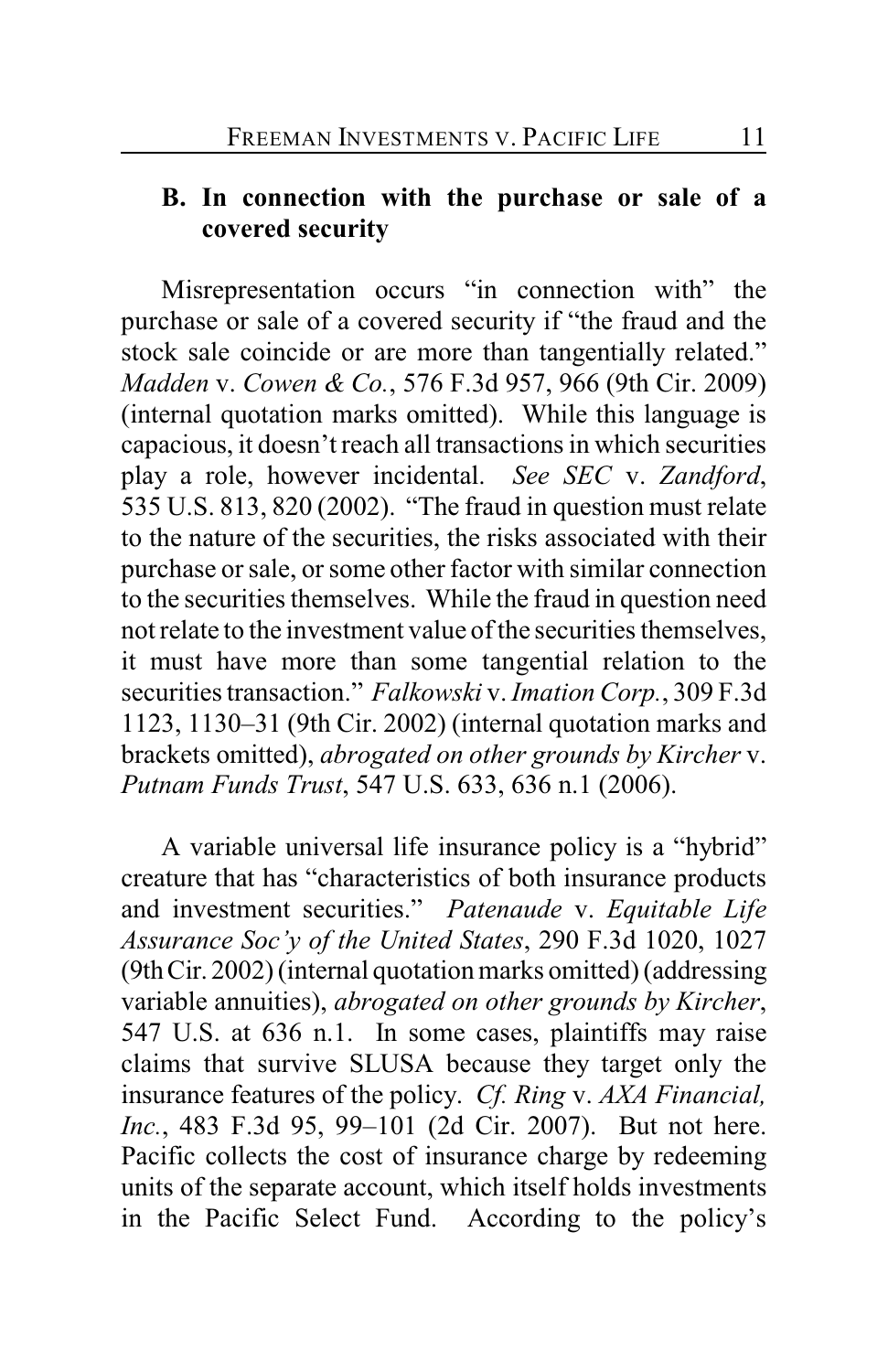prospectus, "Unless you tell us otherwise, we deduct the monthly charge from the investment options that make up your policy's accumulated value, in proportion to the accumulated value you have in each option." Each inflated charge not only "coincides" with the sale of securities; it also depletes the value of the investment. A fund subject to higher fees and charges will, over time, have a lower value than a fund subject to more modest charges. *Cf. Behlen* v. *Merrill Lynch*, 311 F.3d 1087, 1094 (11th Cir. 2002). To the extent plaintiffs allege that Pacific engaged in fraud or misrepresentation that drained their investments, SLUSA stands in the way.

Plaintiffs in fact allege that the "wrongfully diverted funds . . . reduced Policy values" and thereby worked to their "financial detriment." Second Am. Class Action Compl. ¶¶ 21–22. Essentially, they claim that Pacific harmed them by fraudulently debiting funds that would otherwise have been invested in securities. The Supreme Court instructs us to construe SLUSA's "in connection with" language broadly, "not technically and restrictively." *Zandford*, 535 U.S. at 819 (internal quotation marks omitted). We conclude that the conduct charged in the complaint satisfies this standard.

Plaintiffs argue that the "in connection with" requirement is satisfied only if they "bought or sold a security in reliance on misrepresentations as to its value." Appellants' Br. 18 (emphasis omitted) (quoting *Araujo* v. *John Hancock Life Ins. Co.*, 206 F. Supp. 2d 377, 383 (E.D.N.Y. 2002)). They claim that on the day they purchased the variable universal policy, they "initially received the policy as represented" and were defrauded only later when Pacific started deducting excessive fees. *Id.* Most likely they derive this argument from *Blue Chip Stamps*, where the Supreme Court held that only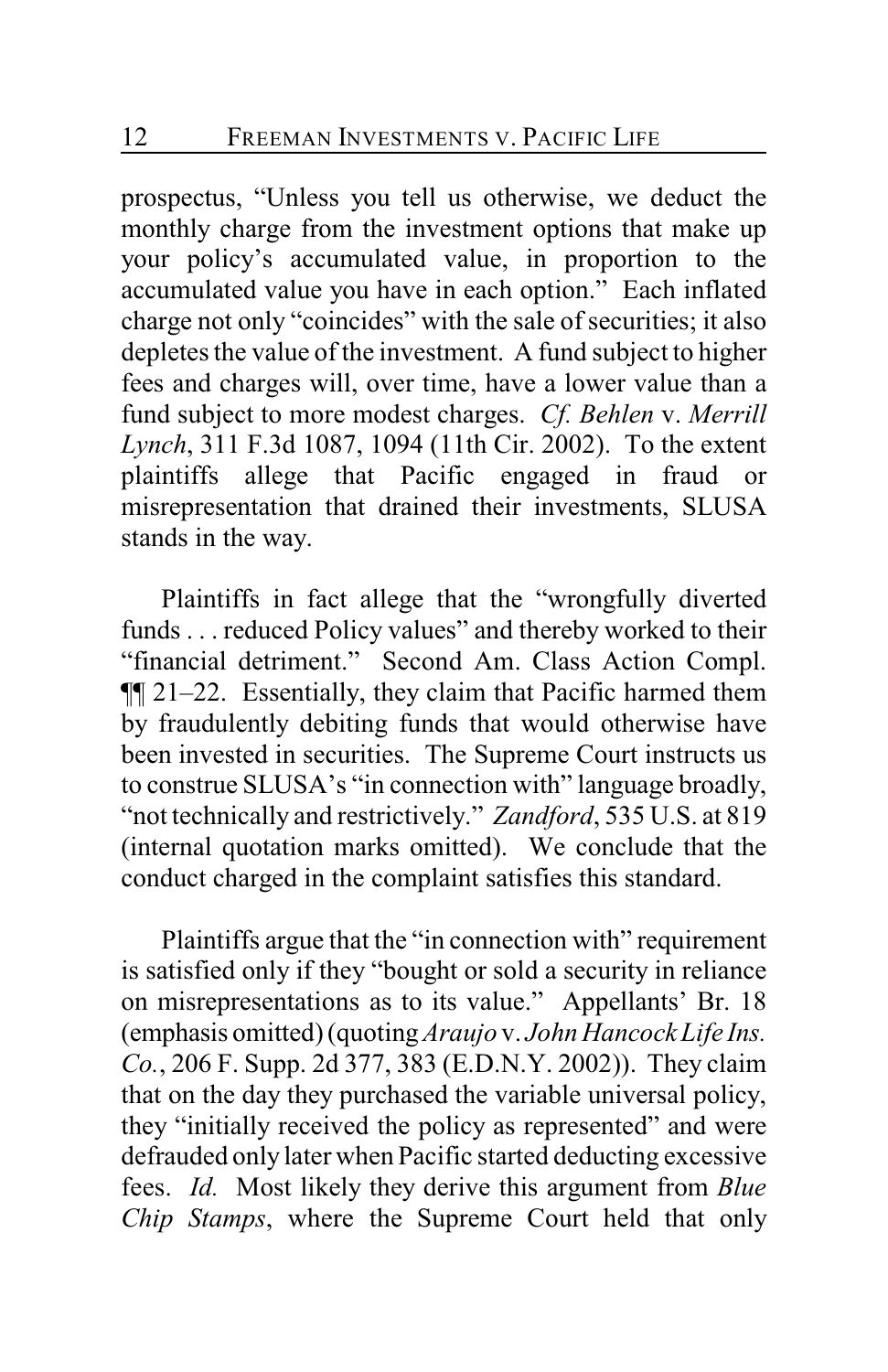purchasers and sellers of securities have standing to bring a private securities fraud action. *See Blue Chip Stamps* v. *Manor Drug Stores*, 421 U.S. 723, 731–32, 749 (1975). But the Court has also said that SLUSA may bar state law class actions even if plaintiffs can't satisfy that standing requirement, and thus wouldn't have a federal securities claim. *See Dabit*, 547 U.S. at 88–89.

In *Dabit*, the defendant circulated misleading research that distorted stock prices and lulled plaintiffs into holding overvalued investments theywould have been wise to unload. *Id.* at 75. The Court held the "in connection with" requirement satisfied even though the plaintiffs engaged in no active trading. "Under our precedents," the Court said, "it is enough that the fraud alleged 'coincide' with a securities transaction—whether by the plaintiff or someone else." *Id.* at 85; *see also Carpenter* v. *United States*, 484 U.S. 19, 24 (1987) (plurality).

Every time Pacific collected the allegedly inflated cost of insurance charge, it sold securities to generate the funds. Because the insurer's alleged fraud "coincided" with the sale of securities, it doesn't matter that the policyholders didn't themselves redeem the securities. The "in connection with" requirement is satisfied.

#### **C. Individual claims**

Plaintiffs argue that the district court erred in dismissing their complaint with prejudice because, even if SLUSA prevents them from proceeding as a class, they should be free to pursue their claims as individuals. As they correctly note, SLUSA isn't a complete bar to state law claims that sound in fraud. The statute only "denies plaintiffs the right to use the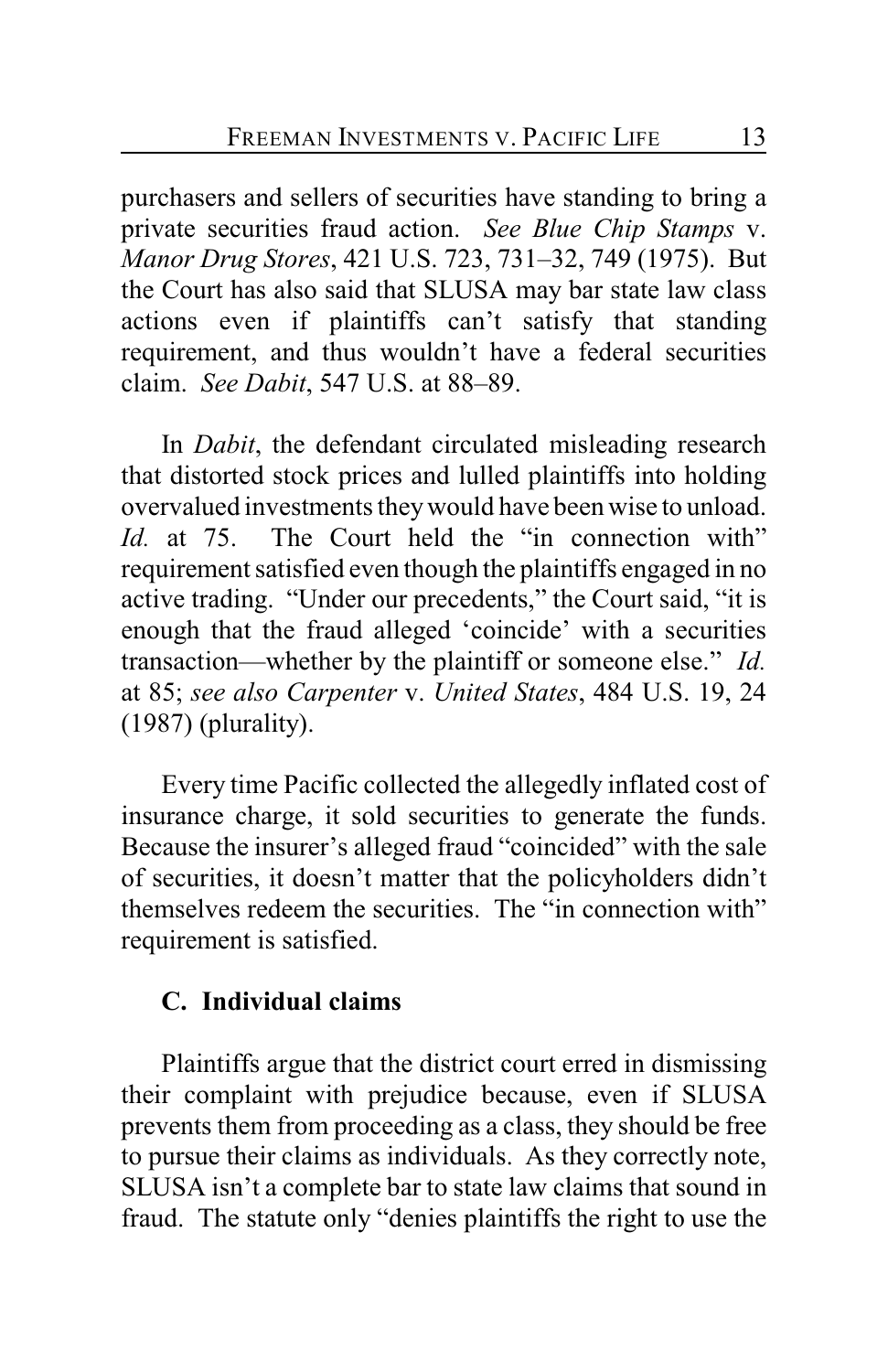class-action device to vindicate" those claims. *Dabit*, 547 U.S. at 87. If plaintiffs presented viable individual claims, the district court should have dismissed them without prejudice so that plaintiffs might bring them in state court. *See Segal*, 581 F.3d at 312.

But Pacific tells us that plaintiffs never asserted individual claims, and instead brought their complaint solely as a class action. The complaint is ambiguous on that score. In the very first line, plaintiffs declare that they're proceeding "individually and on behalf of all others similarly situated." The Eighth Circuit recently held that similar language, coupled with factual allegations specific to the named plaintiffs, "distinctly makes out individual claims" separate from the class claims. *McCrary* v. *Stifel, Nicolaus & Co.*, 687 F.3d 1052, 1057–58 (8th Cir. 2012). But in our case plaintiffs twice identify their case as a class action without referencing any individual claims. Second Am. Class Action Compl. ¶¶ 1, 6. They also fail to allege that their individual claims, standing alone, would satisfy the amount in controversy requirement for federal diversity jurisdiction, asserting only that they meet the \$5 million threshold for class actions. *Id.* ¶ 6.

We need not decide whether plaintiffs pleaded individual claims; we'll assume they did not. But if that's the case, we see no merit to the insurer's argument that plaintiffs forfeited those claims by failing to seek leave to amend their complaint and plead such claims while the motion to dismiss was pending. Because we're remanding for plaintiffs to amend their complaint on other grounds, there's no reason they can't also amend to pursue their claims as individuals, if they so choose. *See Smith* v. *Pacific Props. and Dev. Corp.*, 358 F.3d 1097, 1101 (9th Cir. 2004) (noting that leave to amend should